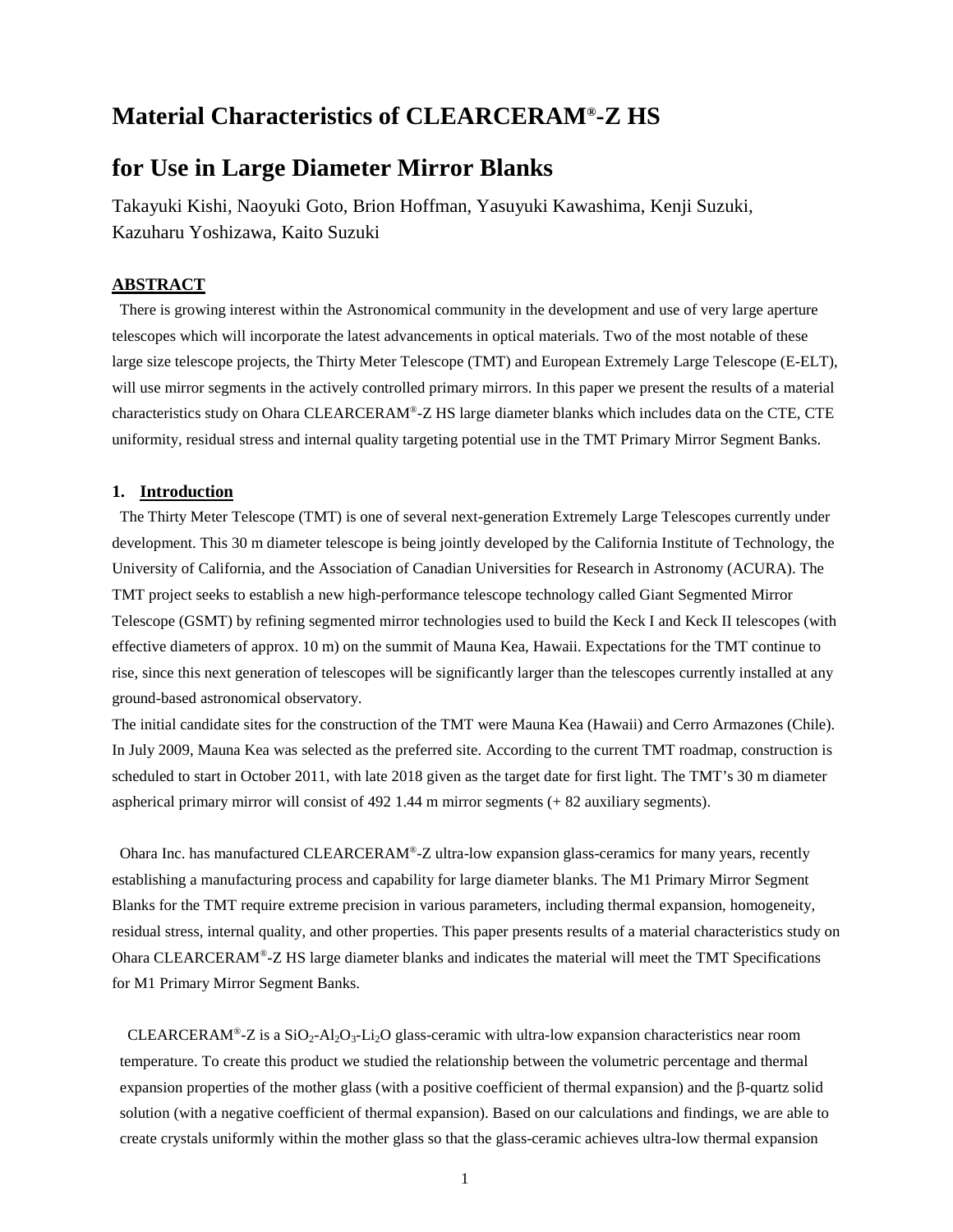characteristics. This material is isotropic. In order to achieve the coexistence of positive and negative expansion materials within a 1.5 m diameter glass-ceramic blank it requires advanced melting/forming technologies, annealing/crystallization technologies, and blank fabrication techniques. The CLEARCERAM®-Z series consists of three products, Regular, HS, and EX, each offering different coefficients of thermal expansion (Fig. 1). Due to its favorable characteristics and large size production capability, CLEARCERAM<sup>®</sup>-Z HS is the material Ohara is proposing for use in the TMT Segment Blanks.







# **2. Manufacturing Processes**

CLEARCERAM®-Z is manufactured by the following processes.

### a) Material preparation/blending

Raw materials of precisely adjusted grain size and impurities are prepared and blended according to the composition specified for CLEARCERAM®-Z.

### b) Melting

The raw material mixture obtained in step a) is melted in a melting furnace at temperatures of 1,300°C to 1,700°C. The glass material in this process contains formed glass, crystal nuclei, crystal components, refining components, and other substances in a mixed state. Conditions such as material feed, melting temperature/time, and refining conditions must be carefully controlled in order to produce a uniformly consistent product. Striae are indications of abrupt varying density within the glass and can be caused by phases or areas of slightly different composition. Striae occurs in sections or phases where the raw material components have poor uniformity or are not completely melted and results in a lack of homogeneity of the refractive indices. If the glass material features such a phase, the coefficient of thermal expansion after crystallization becomes uneven due to variations in glass composition and crystal solid solubility rates. The presence of such a phase can also result in defects (such as crystallization damage) that present themselves during manufacturing, due to differences in thermal expansion at the interfaces.

### c) Forming/annealing

The molten material is poured into a mold and rapidly cooled producing a large size molded blank. During the pouring of the material, pouring speed and differences in heat dissipation temperatures within the molded blank can create layers or planes of striae. It is important to control the forming conditions precisely and minimize striae formation during this process to obtain homogeneity of the refractive indices, as was mentioned in step b). The formed glass is slowly cooled to room temperature to relieve stress and prevent internal distortions.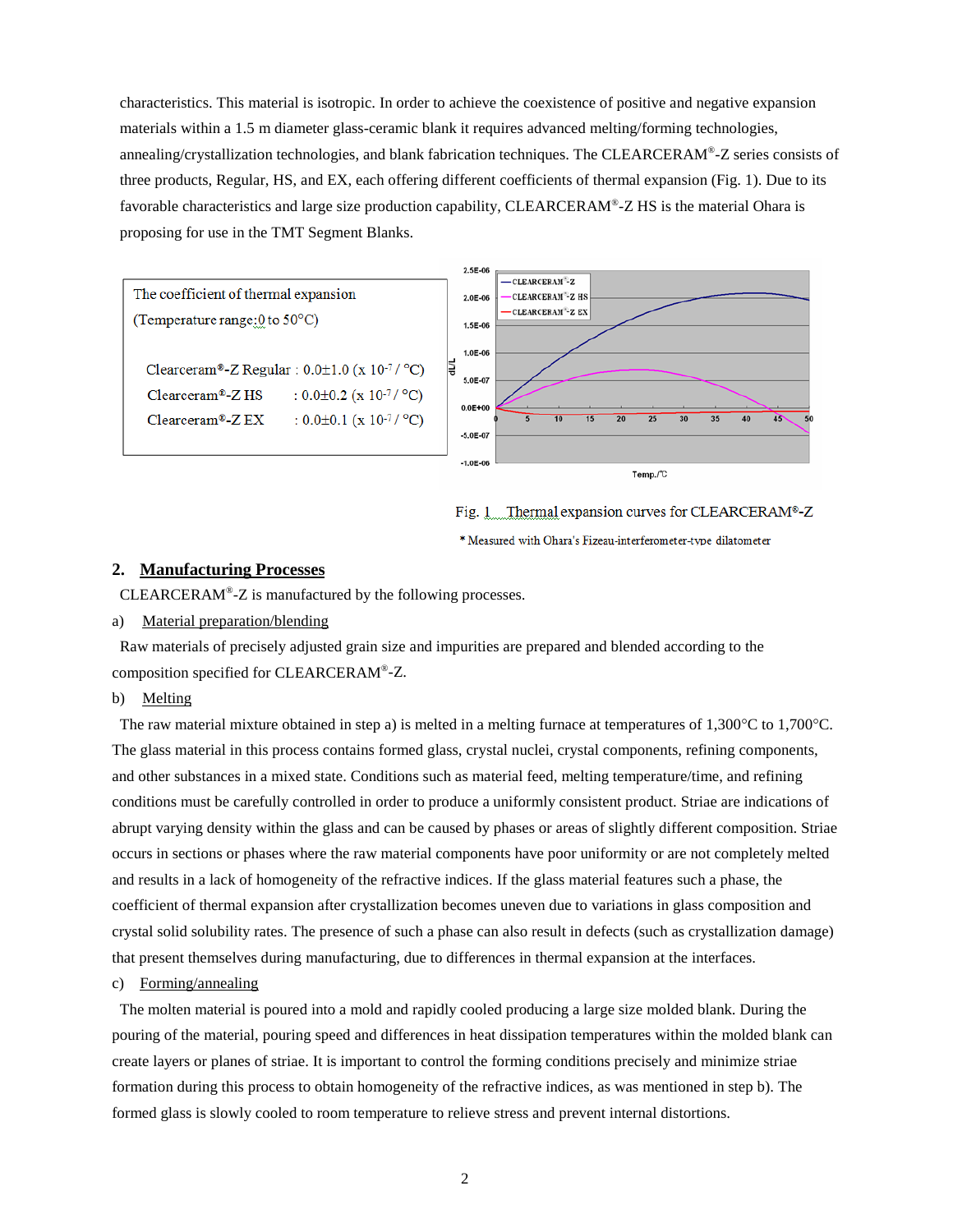# d) Machining

Given the low thermal conductivity of glass, heterogeneous layers generally form in a few sections of the glass surface or on the outer edge where the glass in contact with the mold, due to the significant difference in cooling rates between the surface and the interior portion of the glass. Since heterogeneous layers affect crystallization adversely, the surface and peripheral areas are removed via grinding operations utilizing diamond tooling, and these are referred to as "mother blanks".

## e) Crystallization

Crystallization is achieved by raising the temperature of the glass to the crystal forming temperature then maintaining the glass at temperature for a specific duration to achieve ultra-low expansion properties. This crystallization process must occur in a state in which heat is applied uniformly to the glass blank. Uneven heat distribution will generate distortions or cause variation in crystal grain size, resulting in uneven thermal expansion distribution.

### f) Machining for glass ceramics

The surface and periphery are ground into the final cut disk shape utilizing diamond tooling to meet the specified dimensions.

# g) CTE Measurements

All of the CTE measurements in this study were performed using Ohara's Fizeau interferometer type dilatometer under the same conditions. The CTE of a specific test sample has been measured monthly using this dilatometer for several years, over the temperature range of 0 to 50 °C, and the repeatability (sigma) value is better than 0.02 x  $10-7$ /°C.

# **3. TMT Specification for Primary Mirror Segment Blanks and properties of large-scale CLEARCERAM®-Z**

Shown below is a comparison of the properties of the CLEARCERAM®-Z product with a diameter of 1,700 mm produced by the processes described in Section 2 and the TMT Specification for Primary Mirror Segment Blanks  $(TMT.OPT. SPE.07.001. CCR06).$ <sup>1</sup>It should be noted there have been subsequent revisions to the TMT specifications since we completed this study and we are now verifying our ability to comply with the latest revision.

# **3-1 Coefficient of thermal expansion**

The TMT Primary Mirror Segment Blanks must meet the following requirements for thermal expansion. (TMT.OPT.SPE.07.001)

| 3.1.4 Coefficient of Thermal Expansion (CTE)                              |                                                                                |  |  |  |  |
|---------------------------------------------------------------------------|--------------------------------------------------------------------------------|--|--|--|--|
|                                                                           | Please note we have paraphrased the text from the TMT Specification            |  |  |  |  |
| SPE-M1.SEG.BLK-1400                                                       | The mean CTE for all blanks delivered:                                         |  |  |  |  |
|                                                                           | $0.0\pm0.4 \times 10^{-7}$ /°C (-13 to +27°C)                                  |  |  |  |  |
| SPE-M1.SEG.BLK-1410                                                       | Standard deviation of average CTEs for all blanks about the mean CTE:          |  |  |  |  |
|                                                                           | $\leq$ 0.25 x 10 <sup>-7</sup> /°C (-13 to +27°C)                              |  |  |  |  |
| SPE-M1.SEG.BLK-1430                                                       | The lateral spatial variation of the CTE at any point within each blank of     |  |  |  |  |
| the Average CTE of the blank: $\pm 0.1 \times 10^{-7}$ /°C (-13 to +27°C) |                                                                                |  |  |  |  |
| 3.1.5 Gradient of Coefficient of Thermal Expansion                        |                                                                                |  |  |  |  |
| SPE-M1.SEG.BLK-1500                                                       | The mean CTE axial gradient: $\leq 0.45 \times 10^{-7}$ /°C · m (-13 to +27°C) |  |  |  |  |
| SPE-M1.SEG.BLK-1510                                                       | Standard deviation of the CTE axial gradient of all blanks about the           |  |  |  |  |
|                                                                           | mean CTE axial gradient: $\leq 0.45 \times 10^{-7}$ /°C · m (-13 to +27°C)     |  |  |  |  |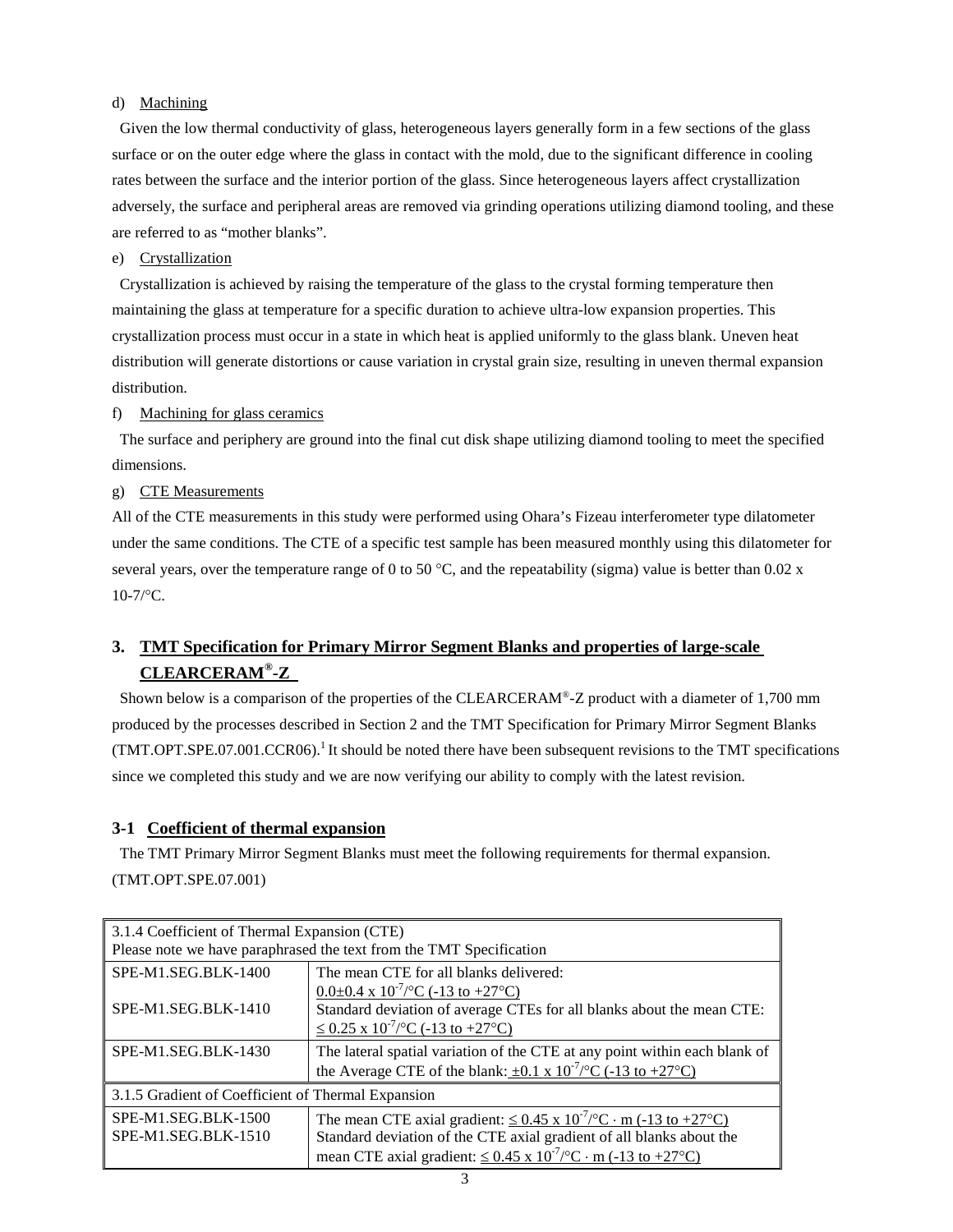We compared the above CTE specifications with the actual specifications for the 1,700 mm diameter CLEARCERAM®-Z produced by the manufacturing processes discussed in Section 2. The method and results of the evaluation are described below.

The glass material melted by the process described in Section 2 was molded into shapes measuring approximately 1,700 mm in diameter and 400 mm in thickness. The molded blanks were then machined and crystallized to produce eight mother blanks of three sizes: 1,650 diameter (dia.) x 350 mm thick (t), 1,650 dia. x 285 mm t, and 1,650 dia. x 274 mm t. The 1,650 dia. x 350 mm t mother blank we cut into 4 disks size 1,650 dia. x 87.5 mm t as shown in Fig. 2. The 1,650 dia. x 285 mm t and 1,650 dia. x 274 mm t mother blanks were cut into 3 disks each size 1,650 dia. x 87.5 mm t. Test pieces were obtained from 6 or 7 points distributed hexagonally on each piece, and the thermal expansion at each point was then measured (Fig. 3).



Fig. 2 Cutting locations and dimensions Fig. 3 Positions of test samples for thermal



1650 mm 1560 mm

B

A

F

expansion measurements from each cut disk

In total, we produced 8 mother blanks and yielded 22 cut disks. From each cut disk, 6 or 7 test samples were removed and thermal expansion measurements performed. We measured the thermal expansion coefficient at a total of 141 locations. Table 1 provides detailed information on the test samples used for the thermal expansion measurements.

| Lot    | Mother Blank Size      | # of Cut Disks Measured<br>$(Size \phi1650 \times 87.5 \text{ mm})*$ | CTE Samples /Disk<br>$***$ | # of CTE Samples<br>Measured |
|--------|------------------------|----------------------------------------------------------------------|----------------------------|------------------------------|
| $A-1$  | $\phi$ 1650 x 350 mm t |                                                                      |                            | 28                           |
| $A-2$  | $\phi$ 1650 x 285 mm t | 3                                                                    |                            | 21                           |
| $A-3$  | $\phi$ 1650 x 274 mm t | 2                                                                    |                            | 14                           |
| $A-4$  | $\phi$ 1650 x 350 mm t | 3                                                                    | 6                          | 18                           |
| $A-5$  | $\phi$ 1650 x 350 mm t |                                                                      | 6                          | 24                           |
| $A-6$  | $\phi$ 1650 x 350 mm t | $\mathcal{D}_{\mathcal{L}}$                                          | 6                          | 12                           |
| $A-7$  | $\phi$ 1650 x 350 mm t | $\mathcal{D}$                                                        | 6                          | 12                           |
| $A-8$  | $\phi$ 1650 x 350 mm t | $\mathcal{D}_{\mathcal{A}}$                                          | 6                          | 12                           |
| Totals | 8                      | 22                                                                   | 51                         | 141                          |

Table 1 Details of test samples used for thermal expansion measurements

\* 2 to 4 disks were cut from each mother blank.

\*\* From A-1 through A-3, test samples at center point G were also obtained for a total of 7 samples / disk.

Table 2 lists the detailed results of measurements for Lot A-5 in accordance with Fig. 2 and 3.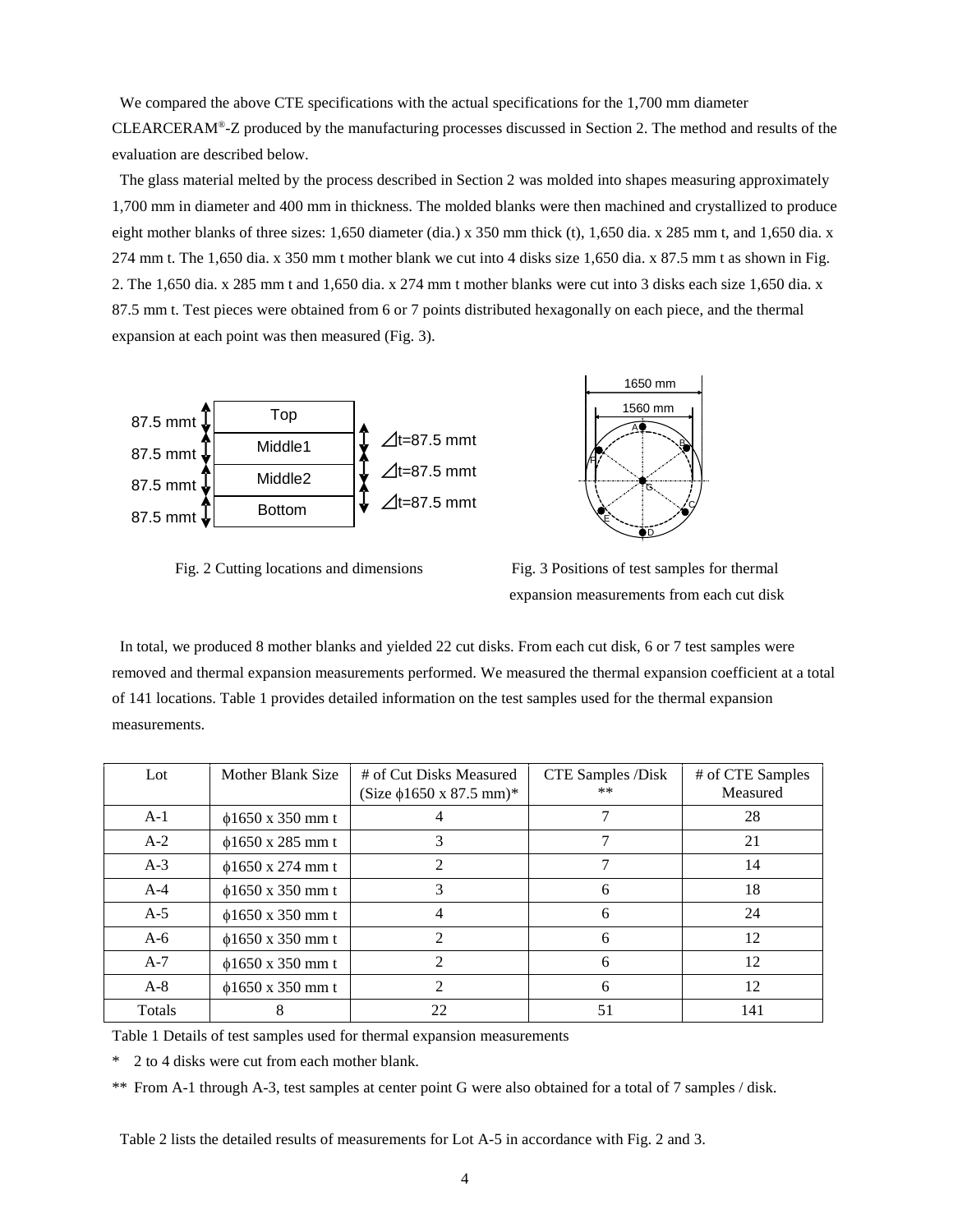| Coefficient of Thermal Expansion [x $10^{-7}$ /°C] |               |      |      |      |      |      |      |      |         |                       |                              |
|----------------------------------------------------|---------------|------|------|------|------|------|------|------|---------|-----------------------|------------------------------|
| Position                                           | A             | B    | C    | D    | E    | F    | Mean | Max  | Min     | Standard<br>Deviation | Lateral Spatial<br>Variation |
| Top                                                | 0.26          | 0.26 | 0.24 | 0.28 | 0.24 | 0.24 | 0.25 | 0.28 | 0.24    | 0.02                  | $-0.03$                      |
| Middle1                                            | 0.25          | 0.25 | 0.26 | 0.28 | 0.27 | 0.27 | 0.27 | 0.28 | 0.25    | 0.01                  | $+0.02$                      |
| Middle2                                            | 0.25          | 0.22 | 0.23 | 0.28 | 0.23 | 0.24 | 0.24 | 0.28 | 0.22    | 0.02                  | $-0.04$                      |
| <b>Bottom</b>                                      | 0.22          | 0.22 | 0.26 | 0.25 | 0.24 | 0.23 | 0.24 | 0.26 | 0.22    | 0.02                  | $\pm 0.02$                   |
| 0.25<br>0.28<br>0.24<br>Total                      |               |      |      |      |      |      |      | 0.02 | $-0.03$ |                       |                              |
| Specification                                      | $0.0 \pm 0.4$ |      |      |      |      |      |      |      |         | $\leq 0.25$           | $< \pm 0.1$                  |
| Judgment                                           | OK            |      |      |      |      |      |      |      |         |                       | OK                           |

Table 2 Results of measurements of the coefficient of thermal expansion for Lot A-5

The gradient of the coefficient of thermal expansion is defined as the value obtained by dividing the difference of the mean CTE values of the blanks obtained (as shown in Fig. 1) by the distance between the cut disks. Table 3 gives the CTE gradient values for 4 cut disks coming from 1 mother blank (Lot A-5).

| Position        | Distance<br>[m] | $\angle$ CTE | <b>CTE</b> Gradient<br>$[ x\;10^{-7}\text{/}^{\circ}\text{C}\cdot\text{m} ]$ | Judgment<br>(Specification: $\leq 0.45 \times 10^{-7}$ /°C·m) |
|-----------------|-----------------|--------------|------------------------------------------------------------------------------|---------------------------------------------------------------|
| Top-Middle1     | 0.088           | 0.012        | 0.13                                                                         | ОK                                                            |
| Middle1-Middle2 | 0.088           | 0.023        | 0.27                                                                         | OK                                                            |
| Middle2-Bottom  | 0.088           | 0.005        | 0.06                                                                         | OK                                                            |
| Top-Middle2     | 0.175           | 0.012        | 0.07                                                                         | OK                                                            |
| Middle1-Bottom  | 0.175           | 0.028        | 0.16                                                                         | OK                                                            |
| Top-Bottom      | 0.263           | 0.017        | 0.06                                                                         | OК                                                            |

Table 3 The result of gradient of coefficient of thermal expansion for Lot A-5

Table 4 summarizes the verification results for all Lots A-1 through A-8 and demonstrates reproducibility among the lots.

| Lot           | Mean CTE<br>[ $\times 10^{-7}$ /°C] | Lateral Spatial Variation<br>[x $10^{-7}$ /°C ] | <b>CTE</b> Gradient<br>[ x $10^{-7}$ /°C · m ] | Judgment |
|---------------|-------------------------------------|-------------------------------------------------|------------------------------------------------|----------|
| Specification | $0.0 \pm 0.4$                       | $< \pm 0.1$                                     | $\leq 0.45$                                    | OK.      |
| $A-1$         | $0.22$ to $0.25$                    | $0.02$ to $0.08$                                | $\leq 0.30$                                    | OK.      |
| $A-2$         | $0.28$ to $0.30$                    | $0.03$ to $0.05$                                | $\leq 0.15$                                    | OK.      |
| $A-3$         | $0.26$ to $0.28$                    | $0.02 \text{ to } 0.06$                         | $\leq 0.10$                                    | OK       |
| $A-4$         | $0.25$ to $0.26$                    | $0.02 \text{ to } 0.06$                         | $\leq 0.05$                                    | OK.      |
| $A-5$         | $0.24$ to $0.27$                    | $0.01$ to $0.04$                                | $\leq 0.12$                                    | OK.      |
| $A-6$         | $0.20 \text{ to } 0.21$             | $0.02 \text{ to } 0.05$                         | $\leq 0.02$                                    | OK       |
| $A-7$         | $0.19$ to $0.21$                    | $0.03$ to $0.04$                                | $\leq 0.08$                                    | OK.      |
| $A-8$         | 0.27                                | $0.02 \text{ to } 0.06$                         | $\leq 0.01$                                    | OK       |

Table 4 Results of evaluations of the coefficient of thermal expansion for all blanks

Summarized below are the evaluation results for each of the thermal expansion parameters specified in TMT.OPT.SPE.07.001.

< SPE-M1.SEG.BLK-1400 >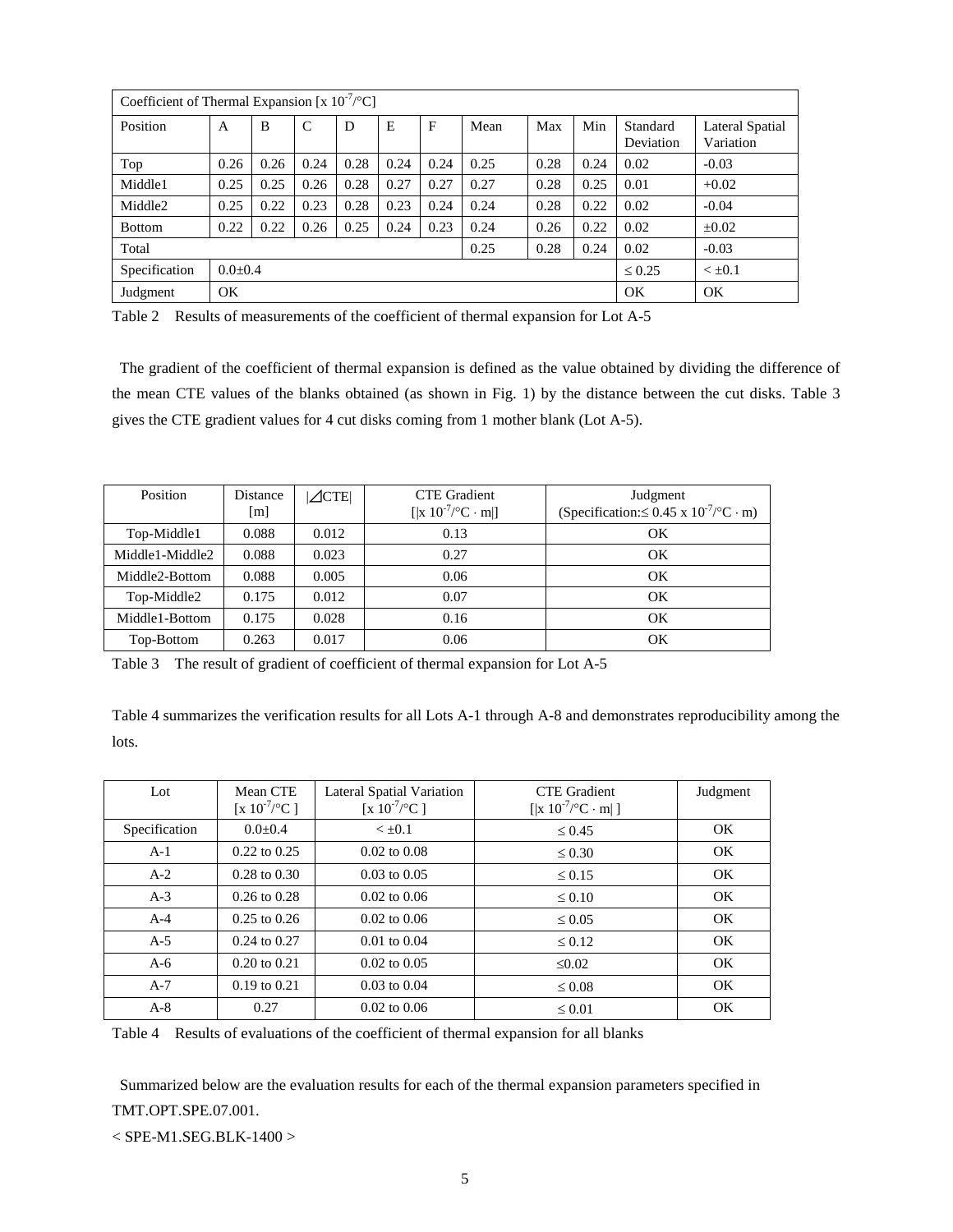According to the specification, the mean coefficient of thermal expansion of all samples must be  $0.0\pm0.4 \times 10^{-7}$  /°C in the temperature range of -13 to +27°C. Using 8 mother blanks, which produced 22 cut disks, we measured the coefficient of thermal expansion at 141 points. The results of measuring 141 samples indicated a mean value of 0.25 x 10<sup>-7</sup>/°C, a maximum value of 0.34 x 10<sup>-7</sup>/°C and a minimum value of 0.15 x 10<sup>-7</sup>/°C. These results indicate the 141 samples meet the mean CTE requirements.

### < SPE-M1.SEG.BLK-1410 >

According to the specifications, the standard deviation of average CTEs for all blanks about the mean CTE must be ≤ 0.25 x 10<sup>-7</sup>/°C in the temperature range of -13 to +27°C. After measuring 141 samples the standard deviation was 0.039 x  $10^{-7}$ /°C and this meets the specification.

< SPE-M1.SEG.BLK-1430 >

The requirement specifies the lateral spatial variation of the CTE at any point within each blank be within  $\pm 0.1 \text{ x}$  $10^{-7}$  °C (-13 to +27°C) of the Average CTE of the blank. Actual deviations were  $\leq \pm 0.08$  at the 141 points, meeting the requirement.

 $<$  SPE-M1.SEG.BLK-1500  $>$ 

According the specification, the gradient of thermal expansion must be  $\leq 0.45 \times 10^{-7}$  °C · m. The gradient of thermal expansion for 22 points based on the number of samples shown in Table 1 was  $\leq 0.30$  and met the requirement.

According to the results described above, CLEARCERAM®-Z produced by the manufacturing method described earlier meets the TMT CTE (3.1.4) and CTE gradient (3.1.5) specifications. Producing glass that meets such rigorous specifications requires painstaking attention to detail during the manufacturing processes. Some of the key areas include: conditions for the preparation of raw materials (mixing/blending accuracy, duration and humidity control), melting conditions (temperatures, balance and stirring), forming conditions (temperatures, balance and cooling speed), annealing and crystallizing conditions (temperatures and rate of temperature increase/decrease), and machining conditions (coolant, coolant temperature, tools and rates). Since the combination of these factors affect the uniformity of the material, precise control is essential to produce crystallized glass with high refractive indices homogeneity, which inevitably results in excellent thermal expansion coefficient distribution in the crystallized glass.

To assess the uniformity of blanks produced by the manufacturing methods described in Section 2, we measured the homogeneity of disks cut from a CLEARCERAM®-Z mother blank size 1,650 dia. x 290 mm t. We sliced the mother blank into 2 blanks and from each of these blanks, we obtained 7 samples (14 samples in total) size 380 dia. x 80 mm t from the positions shown in Fig. 4. We ground the surfaces of these 14 samples with # 80 grit and the edge chamfer with #230 grit. We measured the homogeneity of these 14 samples with a Zygo Mark IV interferometer. Table 5 shows the measurement results.



Fig. 4 Positions of the homogeneity measurement samples cut from the CLEARCERAM®-Z blanks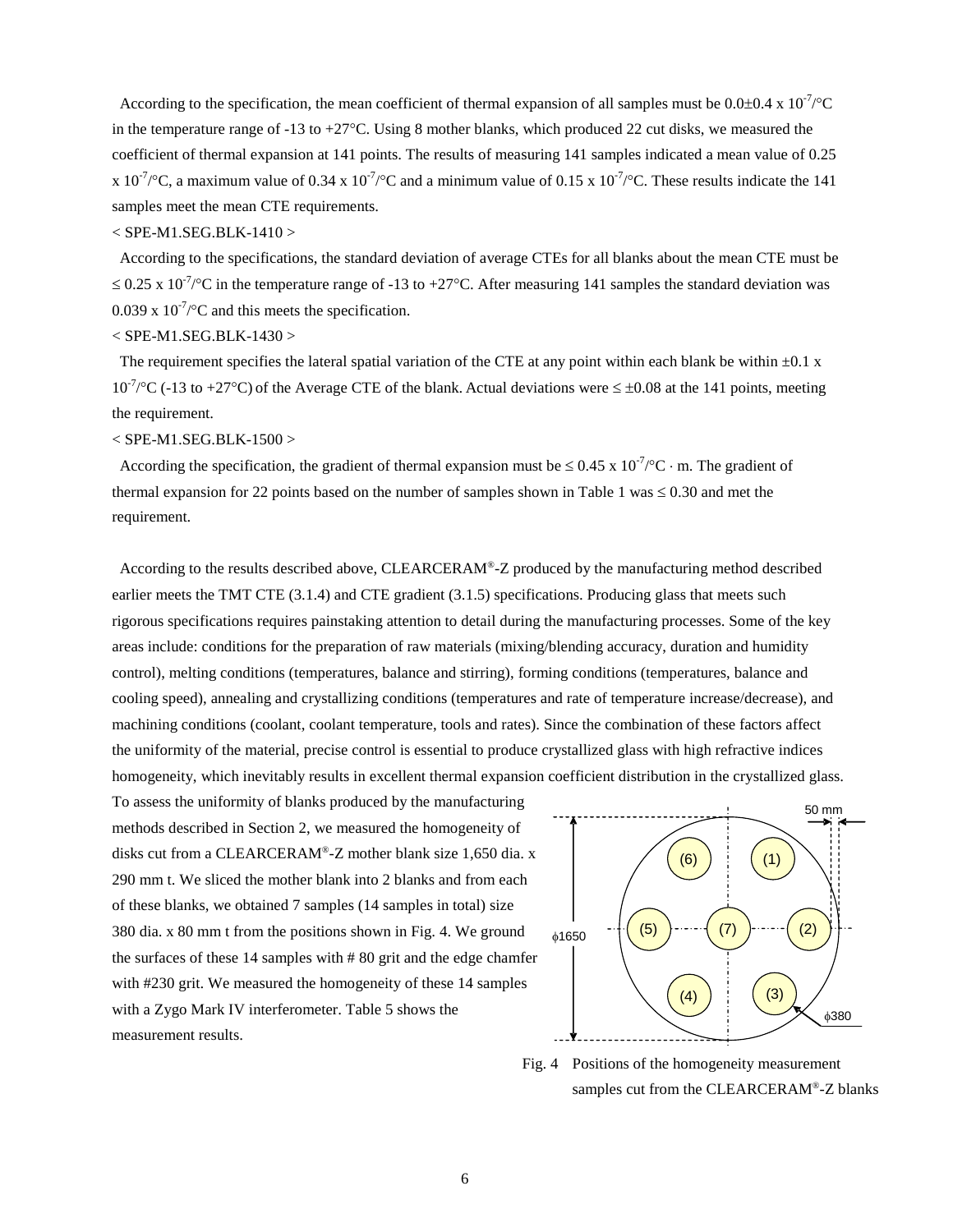|               | PV value (ppm)                                                                                                          |      |      |       |      |      |      |      |      |      |
|---------------|-------------------------------------------------------------------------------------------------------------------------|------|------|-------|------|------|------|------|------|------|
|               | $\left(4\right)$<br>(3)<br>(7)<br>Min<br>$\left\lbrack 1\right\rbrack$<br>(5)<br>(6)<br>$\sim$<br>Max<br>Average<br>, ک |      |      |       |      |      |      |      |      |      |
| Top           | 2.54                                                                                                                    | 1.19 | 1.62 | 1.64  | 0.99 | ۔ 98 | 1.53 | 1.64 | 2.54 | 0.99 |
| <b>Bottom</b> | 1.48                                                                                                                    | 2.59 | 1.15 | ـ 76. | 1.05 | 1.41 | 0.67 | 1.44 | 2.59 | 0.67 |

Table 5 Homogeneity measurement results of CLEARCERAM®-Z disks size 380 diameter x 80 mm thick





Fig. 5 Homogeneity map of sample TOP (4) size 380 diameter x 80 mm thick

In order to achieve such high levels of homogeneity we must avoid generating striae during the melting and forming operations and creating flaws or defects in the crystallized glass during the manufacturing process that might affect the physical properties. The results of the homogeneity measurements described above confirm the excellent quality of this glass-ceramic. The high degree of homogeneity results in uniform thermal expansion distribution, as well as other important internal quality distribution characteristics (discussed further below).

# **3-2 Residual stress characteristics**

The following specifications apply to the residual stress characteristics for the TMT Primary Mirror Segment Blanks:

| 3.2 Residual Stress |                                                                                                                                                                                                                                                                                                      |
|---------------------|------------------------------------------------------------------------------------------------------------------------------------------------------------------------------------------------------------------------------------------------------------------------------------------------------|
| SPE-M1.SEG.BLK-2000 | $\leq$ 0.2 Mpa anywhere in the blank.<br>Verified by measuring at 13 locations: $0^\circ$ , $30^\circ$ , $60^\circ$ , $90^\circ$ , $120^\circ$ , $150^\circ$ , $180^\circ$ ,<br>$210^{\circ}$ , $240^{\circ}$ , $270^{\circ}$ , $300^{\circ}$ , $330^{\circ}$ at radius of 672+/-10mm and at Center. |

Residual stress is generally expressed as follows:

Residual Stress (Pa) = Stress Birefringence (nm/cm) / Photoelastic Constant (nm/cm/Pa) Since the photoelastic constant of CLEARCERAM®-Z is 3.0 x  $10^{-5}$  nm/cm/Pa, the stress birefringence characteristic must be ≤ 6 nm/cm to achieve the required residual stress of ≤ 0.2 MPa. As part of our verification, we performed strain measurements using sample A-3 (Table 1). The sample measured 1,545 dia. x 58 mm t and its surface and periphery were machined with #80 grit and #100 grit, respectively. Table 6 shows the measurement results.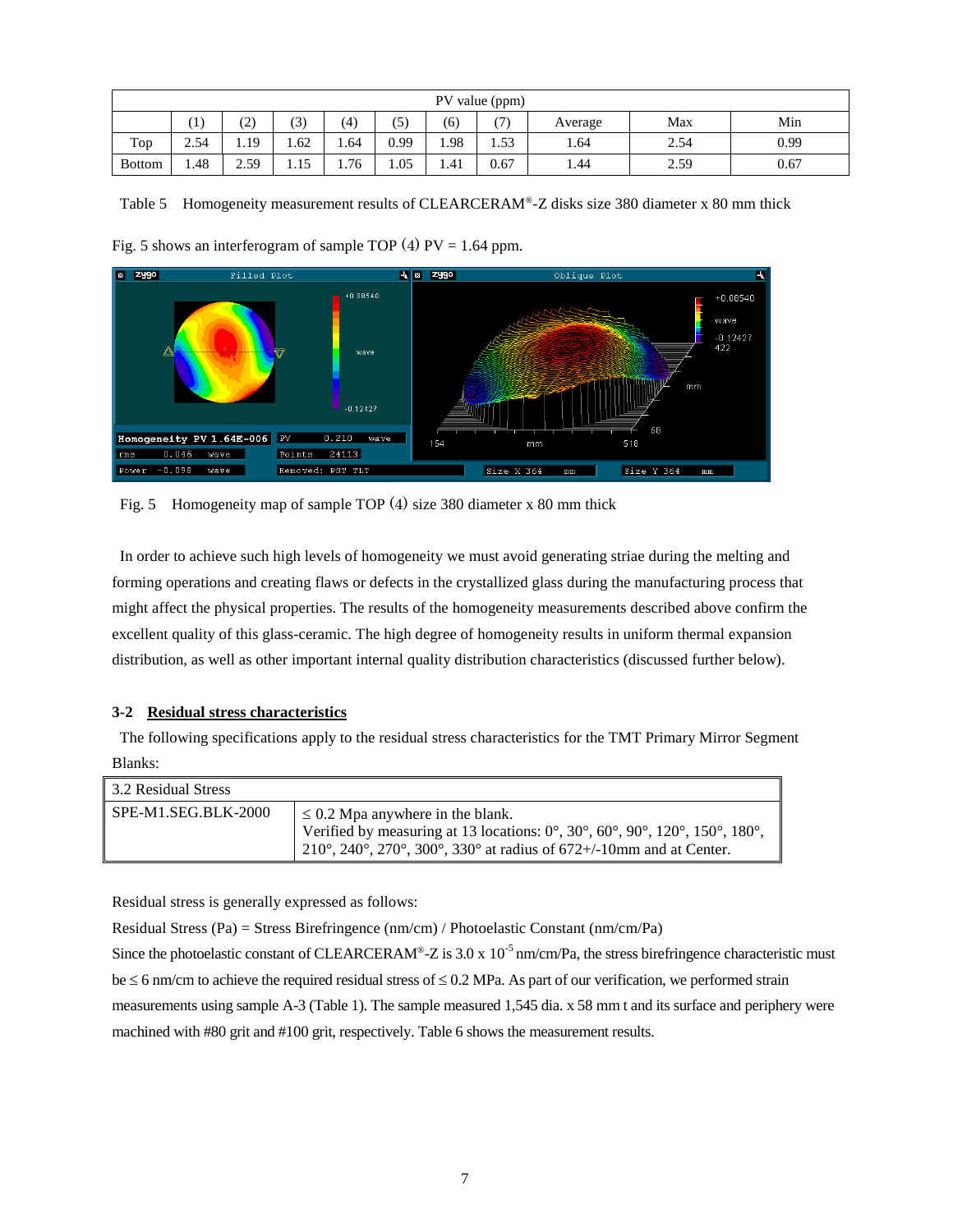| Location    | <b>Stress</b><br>Birefringence<br>[nm/cm] | Calculated<br><b>Stress</b><br>[MPa] | Location    | <b>Stress</b><br><b>Birefringence</b><br>[nm/cm] | Calculated<br><b>Stress</b><br>[MPa] |
|-------------|-------------------------------------------|--------------------------------------|-------------|--------------------------------------------------|--------------------------------------|
| $0^{\circ}$ | 3.4                                       | 0.11                                 | $270^\circ$ | 1.9                                              | 0.06                                 |
| $30^\circ$  | 2.1                                       | 0.07                                 | $300^\circ$ | 1.1                                              | 0.04                                 |
| $90^\circ$  | 4.1                                       | 0.14                                 | $330^\circ$ | 1.5                                              | 0.05                                 |
| $120^\circ$ | 1.5                                       | 0.05                                 | $360^\circ$ | 2.1                                              | 0.07                                 |
| $150^\circ$ | 0.3                                       | 0.01                                 | Center      | 2.1                                              | 0.07                                 |
| $180^\circ$ | 0.9                                       | 0.03                                 | Average     | 1.8                                              | 0.06                                 |
| $210^\circ$ | 1.0                                       | 0.03                                 | Max         | 4.1                                              | 0.14                                 |
| $240^\circ$ | 1.2                                       | 0.04                                 | Min         | 0.3                                              | 0.01                                 |

Table 6 Stress birefringence measurement results and calculated stress values for sample A-3

Production conditions, such as temperature distribution during glass formation, annealing conditions, temperature distributions during annealing, and crystallization conditions, must be closely examined to minimize stress birefringence in glass or crystallized glass. For the manufacturing method described in this paper, those conditions were determined based on the results of thermal simulations performed for each process, with the goal of minimizing distortions in the area of the product used for the TMT Primary Mirror Segment Blanks. In general, the manufacturing processes described in the paper result in larger distortions at locations close to the periphery due to the low heat conductivity of the glass (including glass in the liquid state), the heat capacity of the bulk glass, and the greater amount of heat diffused to the mold and toward the surface. Thus, residual stress located at points towards the center of the glass is expected to be equal to or lower than the measurements obtained in our experiment. The samples we measured using this manufacturing method met the TMT residual stress specifications (as shown in Table 6).

# **3-3 Internal quality characteristics**

Shown below are the internal quality characteristics required for the segmented blanks for the TMT Primary Mirror Segment Banks:

| <b>Bubbles and Inclusions</b><br>3.5<br>Please note we have paraphrased the text from the TMT Specification |                       |                                     |  |  |  |  |
|-------------------------------------------------------------------------------------------------------------|-----------------------|-------------------------------------|--|--|--|--|
|                                                                                                             | Inside Critical Zone* | Outside Critical Zone <sup>**</sup> |  |  |  |  |
| SPE-M1.SEG.BLK-5010<br>Maximum mean diameter of any inclusion                                               | 1 mm                  | $3 \text{ mm}$                      |  |  |  |  |
| SPE-M1.SEG.BLK-5020<br>Mean number of inclusions per blank                                                  | 6                     | 100                                 |  |  |  |  |
| SPE-M1.SEG.BLK-5030<br>Maximum number of inclusions per any<br>contiguous $100 \text{cm}^3$ volume          | N/A                   | 10                                  |  |  |  |  |

\* The Critical Zone is defines as the volume of material that is within 2 mm of the concave surface of the blank and the central 145 cm diameter.

\*\*The minimum mean diameter of inclusions to be considered (detection limit) is 0.3 mm Inside the Critical Zone and 0.5 mm Outside the Critical Zone.

Sample A-3 shown in Table 2 was processed into a cut disk size 1,545 mm dia. x 58 mm t and its internal quality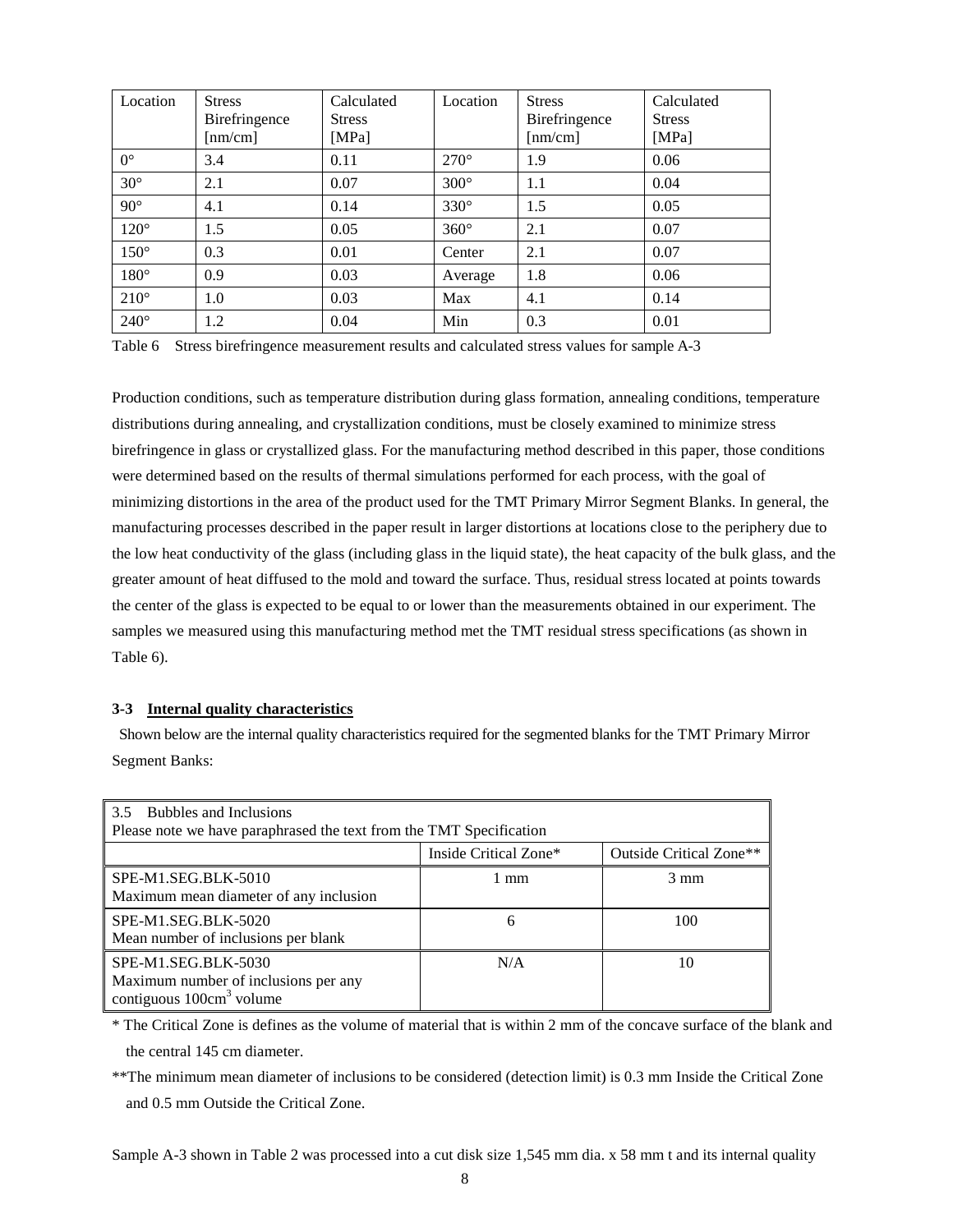was visually checked by an inspector. The visual inspection provided accuracy at the 0.1 mm level, based on numerical measurements with a microscope. Table 7 gives the results.

|                     | Result                                                                                        | Judgment |
|---------------------|-----------------------------------------------------------------------------------------------|----------|
| SPE-M1.SEG.BLK-5010 | Largest inclusion was 0.8 mm                                                                  | ΟK       |
| SPE-M1.SEG.BLK-5020 | 18 inclusions in the sample blank,<br>all located outside the Critical Zone                   | OK       |
| SPE-M1.SEG.BLK-5030 | No inclusions were found in the 15 pieces of<br>$100 \text{ cm}^3$ random samples we selected | OK       |

Table 7 Results of internal quality inspections on Sample A-3

The following is a summary of the evaluation results of for each item related to TMT.OPT.SPE.07.001 distortion characteristics.

# < SPE-M1.SEG.BLK-5010 >

We visually inspected the interior portion of a cut disk size 1,545 mm dia. x 58 mm t using focused light. The results showed that the diameters of the largest bubbles and inclusions were  $\leq 0.8$  mm in all zones, fully meeting the specifications for the inside critical zone.

### < SPE-M1.SEG.BLK-5020 >

Bubbles and inclusions measuring 0.3 mm or more were counted and their locations recorded. A total of 18 such objects were found, all located outside the critical zone. We carefully analyzed the defects and found that all of them were inclusions, not bubbles. The result of our analysis showed the inclusions to be  $SiO_2$ - $Al_2O_3$ -Li<sub>2</sub>O negative expansion crystals, the same as the internally formed crystals in CLEARCERAM®-Z. We believe infinitesimal amounts of metals mixed in during processing in the melting furnace or another process acted as crystal nuclei, causing the formation of crystals identical to internally formed crystals. These objects do not in themselves affect physical properties, but their potential to damage the glass in ways that may affect optical/physical properties must be elucidated. To do so, we processed and polished a separate sample of CLEARCERAM®-Z, containing bubbles of about 0.5 mm in size, and the above-mentioned crystallized glass Sample A-3, with inclusions of about 0.5 mm in diameter, so that the bubbles and inclusions appeared at the surfaces. We then measured their surface shapes. As shown in Fig. 6, air cavities of bubbles resulted in pits, but the inclusions had no effects on the polished surfaces. We also repeated the process of machining and observation several times until the inclusions were exposed at the surface. However, the inclusions failed to come loose from the surface. We suspect a minor binding reaction occurred between the polished inclusions and the glass in contact with the inclusions. It is our considered opinion that such inclusions will have no effect on the polished surface.